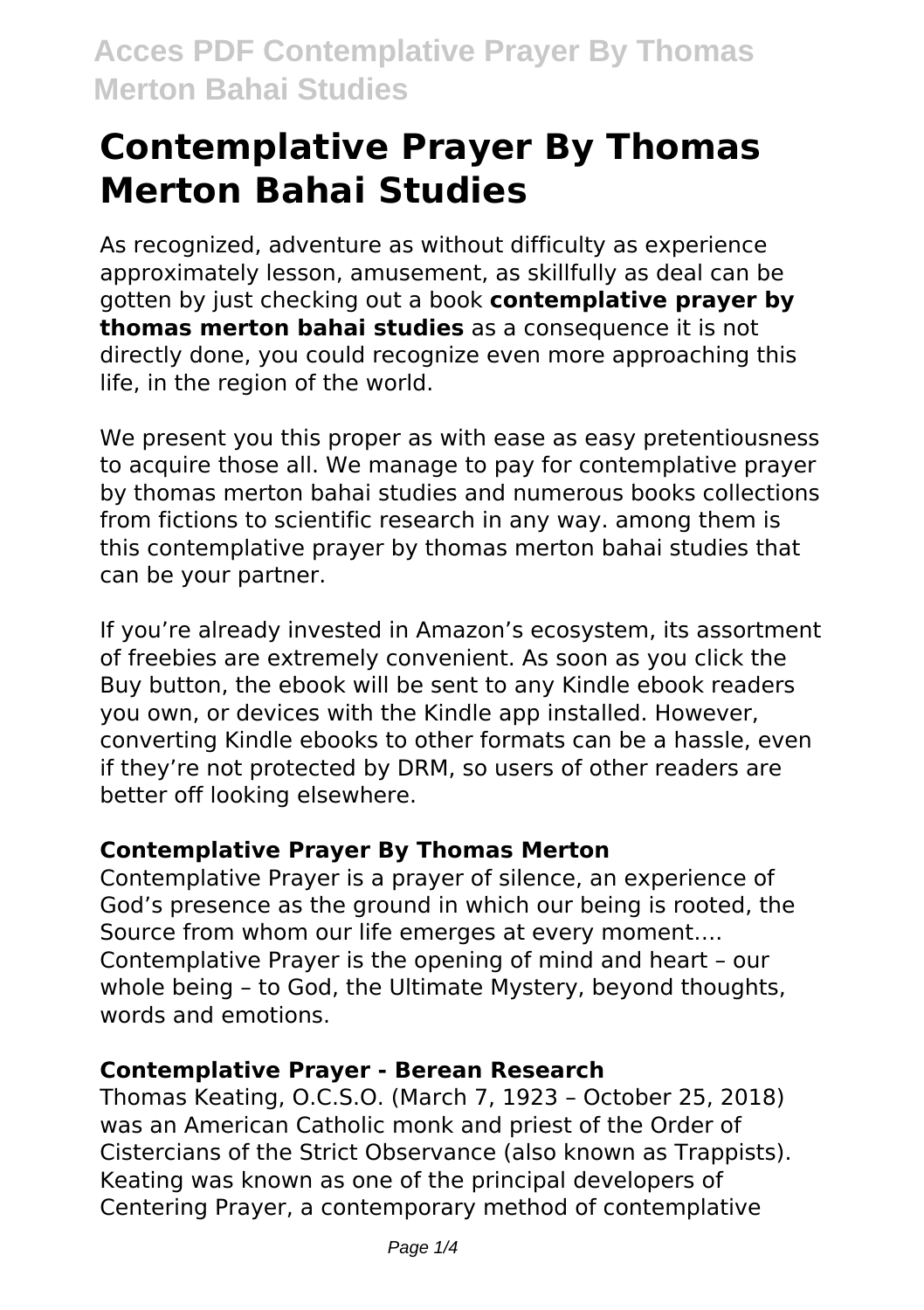## **Acces PDF Contemplative Prayer By Thomas Merton Bahai Studies**

prayer that emerged from St. Joseph's Abbey, Spencer, Massachusetts.

#### **Thomas Keating - Wikipedia**

Thomas Merton OCSO (January 31, 1915 – December 10, 1968) was an American Trappist monk, writer, theologian, mystic, poet, social activist and scholar of comparative religion.On May 26, 1949, he was ordained to the Catholic priesthood and given the name "Father Louis". He was a member of the Abbey of Our Lady of Gethsemani, near Bardstown, Kentucky, living there from 1941 to his death.

### **Thomas Merton - Wikipedia**

An e-Introduction to Heart Intention for Centering Prayer Practitioners with David Frenette Tuesday May 3 - Sunday May 22, 2022 Free; suggested donation \$45 USD The world is rapidly changing. Heart Intention is a contemplative practice that, with Centering Prayer, helps us respond to the new challenges we are facing. In Centering Prayer and Heart

### **Upcoming Events – Contemplative Outreach, Ltd.**

Thérèse of Lisieux, and Thomas Merton. Contemplative Prayer We may think of prayer as thoughts or feelings expressed in words. But this is only one expression. In the Christian tradition contemplative prayer is considered to be the pure gift of God. It is the opening of mind and heart - our whole being - to God, the Ultimate Mystery, beyond ...

### **PSALM 46:10 The Root of Centering Prayer - Contemplative Outreach, Ltd.**

The Abbey of Gethsemani is a school of the Lord's service, a training ground for brotherly love. Following Christ under a rule and an abbot, we Trappist monks lead lives of prayer, work and sacred reading, steeped in the heart and mystery of the Church.

### **Gethsemani | Home - Abbey of Gethsemani**

Thomas Merton (Prades, 31 gennaio 1915 – Bangkok, 10 dicembre 1968) è stato uno scrittore e monaco cristiano statunitense dell'ordine dei Trappisti, ... Contemplative Prayer (1969) Io e la Gestapo (My Argument with the Gestapo: A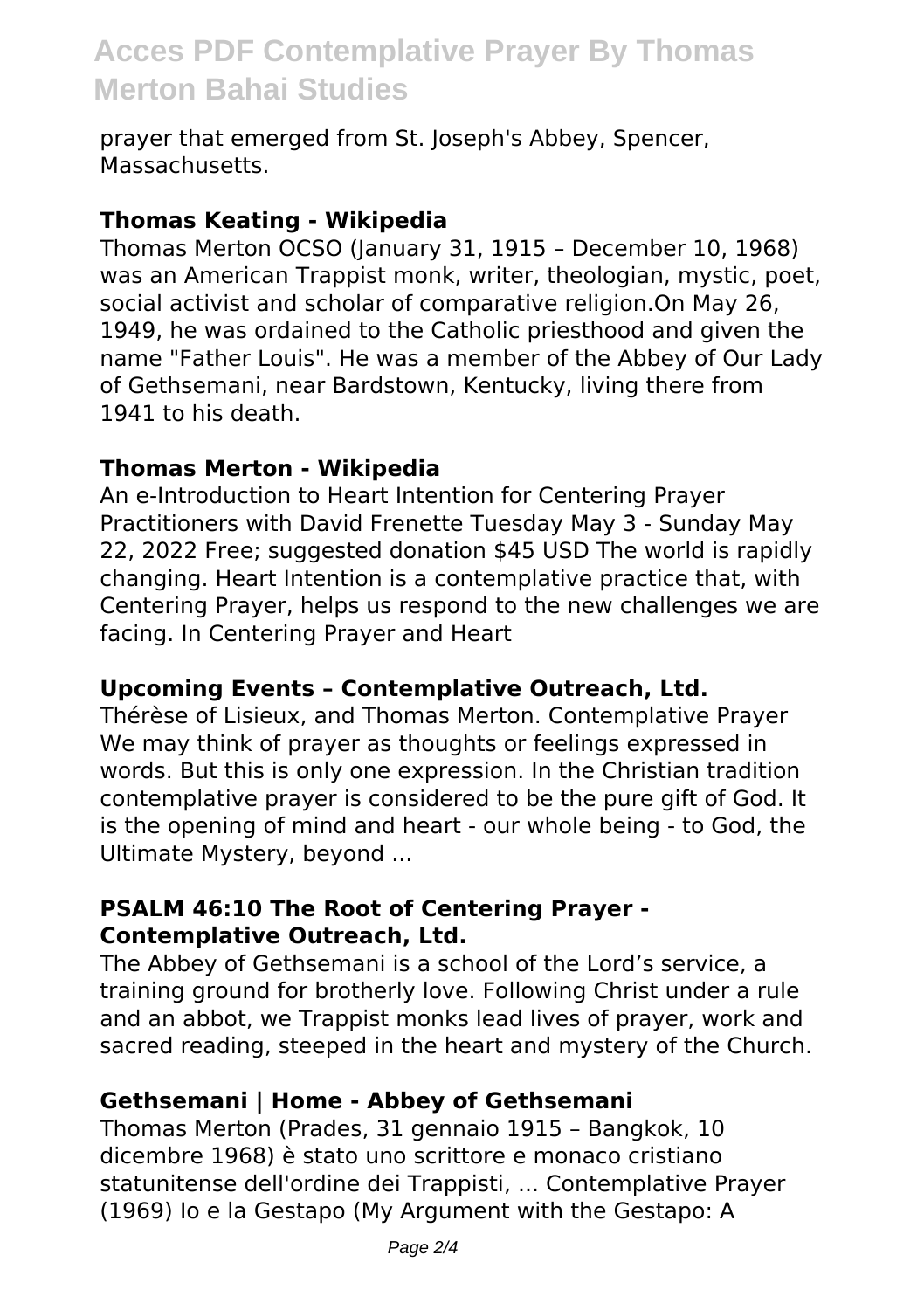# **Acces PDF Contemplative Prayer By Thomas Merton Bahai Studies**

Macaronic Journal) (1969) Contemplation in a World of Action (1971)

### **Thomas Merton - Wikipedia**

Turning to the Mystics is a podcast for people searching for something more meaningful, intimate, and richly present in the divine gift of their lives. James Finley, clinical psychologist and Living School faculty, offers a modern take on the contemplative practices of Christian mystics like Thomas Merton, Teresa of Avila, John of the Cross, and Guigo II.

### **Turning to The Mystics — Podcast Series with James Finley**

We are blessed with many ways to pray and reflect including songful prayer, contemplative prayer, visio divina, embodied prayer, silent prayer and guided meditation. ... Bridges to Contemplative Living with Thomas Merton at Prairiewoods 5/19/22 2022-05-19 19:00:00 -0500 7:00 p.m. Hiawatha 0.0 0 Play and Learn 5/21/22 2022-05-21 10:00:00 -0500 ...

### **Prayer Experience Series with Prairiewoods | Hoopla**

Thank you for visiting our website. Lay Cistercians of Gethsemani Abbey (LCG) are lay Christians who are called to follow the Cistercian charism and spirituality of the Abbey of Gethsemani in Trappist, Kentucky. Our local communities meet in various locations throughout the United States. Lay Cistercians of Gethsemani Abbey is devoted to nourish and sustain individuals who recognize a personal ...

### **Lay Cistercians of Gethsemani Abbey**

I'm too biased to be subjective about this short documentary about Thomas Merton, produced by Paul Wilkes, the Catholic writer. Almost 20 years ago, I happened to see this film on PBS and it started me on the road to the priesthood. ... This austere work is a rare example of a story about the contemplative life that finds meaningful ...

### **The Top 10 Movies about the Saints - Loyola Press**

The 20th-century Trappist monks Thomas Merton and Thomas Keating were largely responsible for the rebirth of contemplative